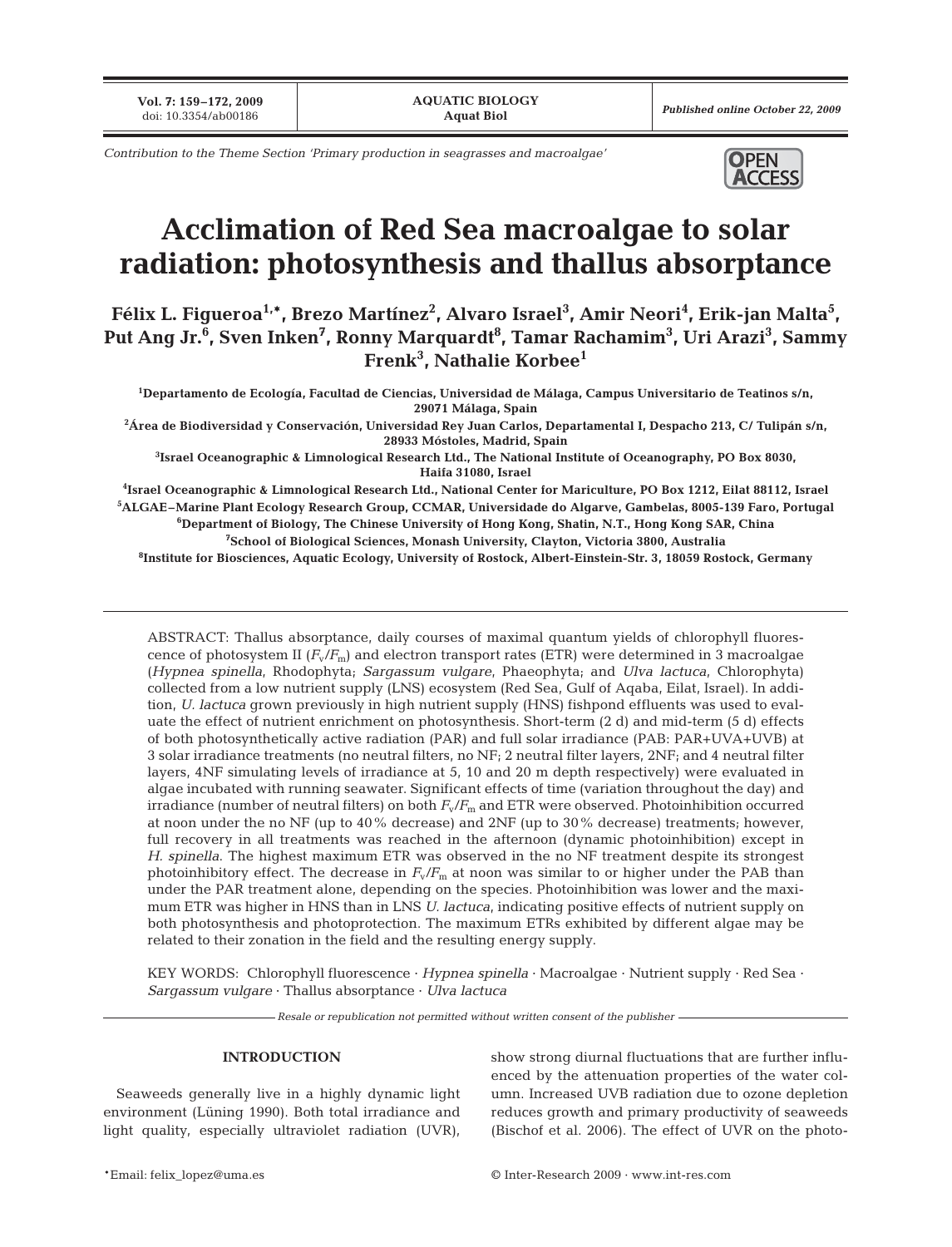synthetic activity of seaweeds from polar and temperate regions has been extensively evaluated both in field and laboratory studies using oxygen electrodes or *in vivo* chlorophyll fluorescence (Enríquez et al. 1995, Häder & Figueroa 1997, Bischof et al. 2006). However, only a limited number of reports on tropical algal photosynthesis is available (Hanelt et al. 1994, Payri et al. 2001). Intertidal and subtidal tropical macroalgae have been surveyed for their photosynthetic responses and for the quantification of their pigments (Payri et al. 2001, Godínez-Ortega et al. 2008).

Most temperate and cold water intertidal seaweeds exhibit dynamic photoinhibition, expressed e.g. as a decrease in photosynthesis at noon that recovers to morning values in the afternoon (Figueroa et al. 1997, Hanelt et al. 1997, Gómez et al. 2004, Bischof et al. 2006). An evaluation of the effect of UVB on algal photosynthesis is crucial to the understanding of carbon flow in the ocean, especially considering the global climate change scenario (Bellwood et al. 2004). Algal acclimation to increased UVR has also been shown to be related to the availability of nutrients, such as nitrate and ammonium (Korbee Peinado et al. 2004, Huovinen et al. 2006).

The clear and oligotrophic waters of the Red Sea allows a high penetration of photosynthetically active radiation (PAR) and UVR (Stambler 2005); nevertheless, the effect of UVR on macroalgal photosynthesis in the Red Sea has never been evaluated. Indeed, most studies on photosynthesis and photoacclimation have been conducted on corals, phytoplankton (Falkowski & Dubinsky 1981, Beer et al. 1998a, Bellwood et al. 2004) and marine angiosperms such as *Halophila ovalis* (Beer et al. 1998b), which are the dominant groups in shallow benthic environments of the Red Sea. In recent years, an increase in the macroalgal biomass in the Red Sea has become apparent, and has mainly been attributed to both nutrient enrichment from urban and aquaculture effluents, and decreased herbivory, i.e increase in macroalgal biomass due to a decrease in herbivory brought about by overfishing (Lapointe 1997, Bellwood et al. 2004). Genin et al. (1995) reported nutrient regulation of macroalgal blooms on coral reefs in the Gulf of Aqaba, where atmospheric cooling following the eruption of Mt. Pinatubo in 1991 led to vertical mixing, nutrient enrichment and large-scale overgrowth of macroalgae that directly caused coral death.

In order to address the acclimation responses of subtropical seaweeds to varying levels of irradiance and UVR, 3 marine macroalgae from the Gulf of Aqaba were collected and incubated at different irradiance and UV conditions. Daily cycles of photosynthesis (electron transport rate, ETR) and photoinhibition (decreases in both maximum quantum yield  $(F_v/F_m)$  and maximum ETR) were determined after 2 and 5 d of incubation. Furthermore, the influence of nutrient status and UVR on photosynthetic activity was also evaluated by comparing the ETR and *F*v/*F*<sup>m</sup> of *Ulva lactuca* collected from the sea and *U. lactuca* grown in an aquaculture system under high nutrient supply (HNS) from fishpond effluents. The role of HNS in enhancing photosynthetic activity and reducing photoinhibition in *U. lactuca* was assessed in the light of a related study comparing the growth and photosynthetic performance of *U. lactuca* grown in tanks under high and low nutrient supplies (Figueroa et al. 2009, this Theme Section). It is hypothesized that macroalgae of the Red Sea show efficient mechanisms of acclimation to both high PAR irradiance and UVR, i.e dynamic photoinhibition. In addition, it is expected that algae previously grown under N-replete conditions in culture would show higher capacity for photoacclimation than algae grown naturally in the Red Sea under low nutrient levels.

# **MATERIALS AND METHODS**

**Algae.** The algae investigated in this study were *Hypnea spinella* (C. Agardh) Kützing (Rhodophyta), *Sargassum vulgare* C. Agardh (Phaeophyta) and *Ulva lactuca* Linnaeus (Chlorophyta), which were all collected from the Gulf of Aqaba in the Red Sea on 1 April 2008 at 1–4 m depth. *Ulva lactuca* was also cultured in ambient, low nutrient supply (LNS) seawater or in high nutrient supply (HNS) seawater with fishpond effluents at the National Center for Mariculture (Israel Oceanographic & Limnological Research). Growth conditions of *U. lactuca* in the aquaculture system are reported in Figueroa et al. (2009).

**Nutrients.** Nutrient levels under HNS in the cultivation system and of ambient seawater from the Red Sea are indicated in Table 1. Samples for total ammonia-N (TAN), nitrite-N, nitrate-N and orthophosphate-P from HNS tanks were taken on 3 separate days  $(n = 9)$ . Samples from the Red Sea were taken from seawater that was pumped directly to the facilities of the Interuniversity Institute for Marine Sciences (IUI) at Eilat (Israel).

Table 1. Mean ( $\pm$ SE) nutrient concentrations ( $\mu$ mol  $l^{-1}$ ) of seawater with high nutrient supply (HNS) used to culture *Ulva lactuca*, and in the seawater collected from the Red Sea where the algae were harvested. TAN: total ammonium-N

| Sample     | TAN            | Nitrite-N         | Nitrate-N       | Orthophosphate-P  |
|------------|----------------|-------------------|-----------------|-------------------|
| <b>HNS</b> | $28.4 \pm 1.8$ | $64.8 \pm 1.6$    | $239.4 \pm 5.1$ | $16.1 \pm 0.2$    |
| Red Sea    | $5.0 + 0.6$    | $0.017 \pm 0.003$ | $0.28 \pm 0.03$ | $0.128 \pm 0.005$ |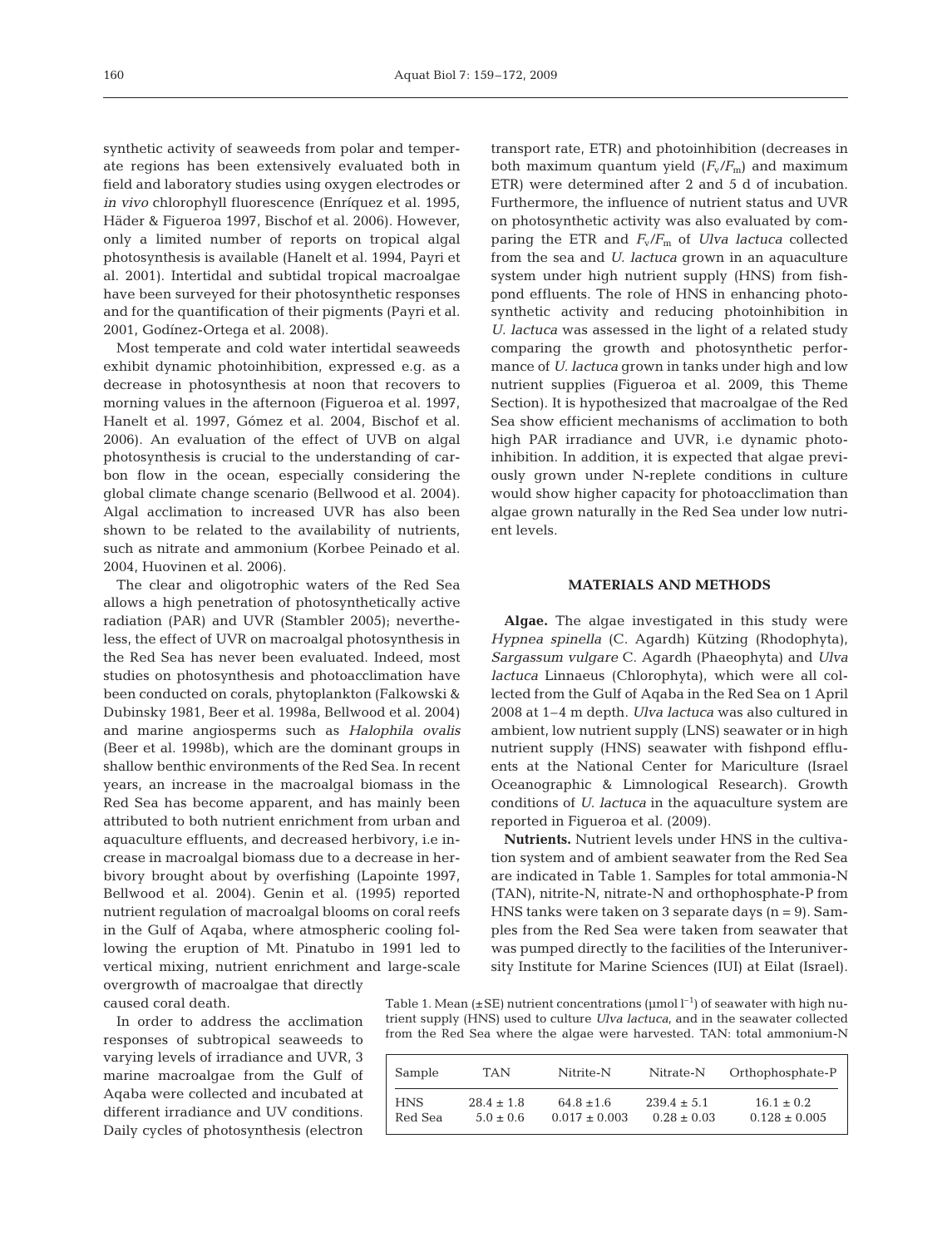Approximately 8 ml of seawater from the tanks were collected using sterile syringes and 0.45 µm disposable filters (Mod. Supatop Syringe Filter CA 0.45µm, 33mm, Anachem), and immediately frozen at –20°C. Nutrient analysis was done using a semicontinuous flow autoanalyzer (Mod. SAN ++, SKALAR, Breda) following standard protocols (Grasshoff et al. 1983).

**Experimental design.** The algae were incubated in cylindrical cages (15 cm diameter, 35 cm long) that were constructed with white plastic net (0.5 cm mesh diameter) and submerged in a rectangular fiberglass tank (2 m long, 1 m wide, and 20 cm high) that was filled with running seawater directly supplied from the Red Sea (IUI facilities). To simulate different depths based on the average attenuation coefficient  $(K_{d,PAR})$  of  $0.054$  m<sup>-1</sup> for Red Sea waters reported by Stambler (2005), the cylinders were covered with neutral filters (grey nets) as follows: (1) cages not covered with neutral grey filters (no NF) that experienced a reduction of ~25% PAR, thus simulating the irradiance condition at 5 m depth of water; (2) cages covered with 2 layers of neutral grey filters (2NF) that had a 60% reduction of PAR, simulating water at 10 m depth; and (3) cages covered with 4 layers of neutral grey filters (4NF) that had an 80% reduction of PAR, simulating water at a depth of 20 m (see Fig.1).

In addition, 2 light quality treatments were applied: full solar radiation (PAB: PAR+UVA+UVB) and PAR only treatment. To provide different light conditions, UV cut-off filters were used according to Villafañe et al. (2003): for PAB, Ultraphan 295 (Digefra), and for PAR alone, Ultraphan 395 (Digefra).

A total of 24 cages was used for a 3 simulated depth (incident irradiance)  $\times$  2 light (UV) treatment factorial experimental design with 4 replicates per treatment. The percentages of transmitted PAR, UVA and UVB in the different treatments (combination of cut-off UV and grey neutral filters) are given in Table 2.

**Light measurements.**Irradiances of PAR (400–700 nm), UVA (315–400 nm) and UVB (280–315 nm) were de-

termined approximately every 1.5 h. In addition, the spectral characteristics (280– 800 nm) of the incubators (cylindrical cages constructed with white plastic nets, and covered with neutral and UV cut-off filters) were determined using a multiphotodiode spectroradiometer (SMS-500, Sphere Optics).

**Thallus absorptance.** The absorptance in the PAR region of the solar radiation spectra (400–700 nm) was determined using a cosine corrected sensor that was connected to the multiphotodiode SMS 500 spectroradiometer and calculated using the following equation (Beer et al. 2000):

$$
A = 1 - (E_t \times E_o^{-1})
$$
 (relative units)

where  $E_0$  is the incident irradiance of PAR and  $E_t$  is the transmitted irradiance with the algae being located on the light sensor.

The sensor was covered with black plastic except for a slot of 0.5 cm width. In each case, the incident irradiance  $(E_0)$  was first measured. A piece of the algal thallus was then placed on this slot and the spectral light transmission determined  $(E_t)$ . Two light sources were used: solar radiation (direct irradiance) and a high pressure sodium lamp (Osram, 200W) located 0.75 m above at a 90° angle to the flat surface of the sensor. No differences in the measurements were observed from these 2 different light sources. Six pieces of thallus from different independent specimens of each species were used in the measurements.

**Photosynthetic rate as** *in vivo* **chlorophyll fluorescence.** Two Diving-PAMs, one PAM-2000 and one Water-PAM (Walz) were used. Intercalibration of the PAM fluorometers was conducted until no significant differences ( $t$ -test,  $p = 0.055$ ,  $n = 12$ ) in the photosynthetic yield remained. The maximum quantum yield  $(F_v/F_m)$  was determined after pre-incubation in darkness for at least 30 min (Figueroa et al. 2003).  $F_v$  is the difference between the maximum fluorescence from a fully closed photosystem II (PSII) reaction center  $(F_m)$  and the initial fluorescence  $(F_0)$  from the antenna system of the open PSII reaction centre (Schreiber et al. 1995). The effective quantum yield  $(\Delta F/F'_{\rm m})$  was calculated according to Genty et al. (1989) as  $(F_m-F_t)\times F'_{m}^{-1}$ , where  $F_t$  is the current steady-state fluorescence in light adapted algae, while  $F'_m$  is the maximum fluorescence induced by a saturating white light pulse (800 ms, ~6000 µmol photons  $m^{-2}$  s<sup>-1</sup>). Electron transport rate (ETR) was calculated as

 $ETR = \Delta F/F'_{m} \times E \times A \times F_{II}$  (µmol electrons m<sup>-2</sup> s<sup>-1</sup>)

where *E* is the incident solar radiation, *A* is the absorptance, and  $F_{II}$  is the fraction of chl *a* in PSII that is associated with its light harvesting center (LHCII) and is

Table 2. Percentage of transmitted irradiance (mean  $\pm$  SE) of photosynthetically active radiation (PAR, 400–700 nm), UVA radiation (315–400 nm) and UVB radiation (280–315 nm) in different treatments: PAR (with 395 nm cut-off filter) and PAB (PAR+UVA+UVB, with 295 nm cut-off filter) combined with different numbers of layers of neutral grey filters.  $n = 4$ 

| Treatment | Radiation  | — Number of layers of neutral filters - |                  |                  |  |
|-----------|------------|-----------------------------------------|------------------|------------------|--|
|           |            | $\Omega$                                |                  |                  |  |
| PAR       | PAR        | $75.69 \pm 2.71$                        | $39.74 \pm 2.89$ | $19.89 \pm 2.16$ |  |
|           | UVA        | $6.68 \pm 0.63$                         | $3.96 \pm 0.45$  | $2.18 \pm 0.32$  |  |
|           | <b>UVB</b> | $1.49 \pm 1.40$                         | $0.73 \pm 2.53$  | $0.56 \pm 1.64$  |  |
| PAB       | <b>PAR</b> | $74.82 \pm 1.34$                        | $39.54 \pm 2.02$ | $19.18 \pm 0.60$ |  |
|           | UVA        | $50.86 \pm 3.15$                        | $28.90 \pm 3.51$ | $12.74 \pm 0.51$ |  |
|           | <b>UVB</b> | $45.95 \pm 4.05$                        | $31.20 \pm 4.13$ | $13.72 \pm 0.95$ |  |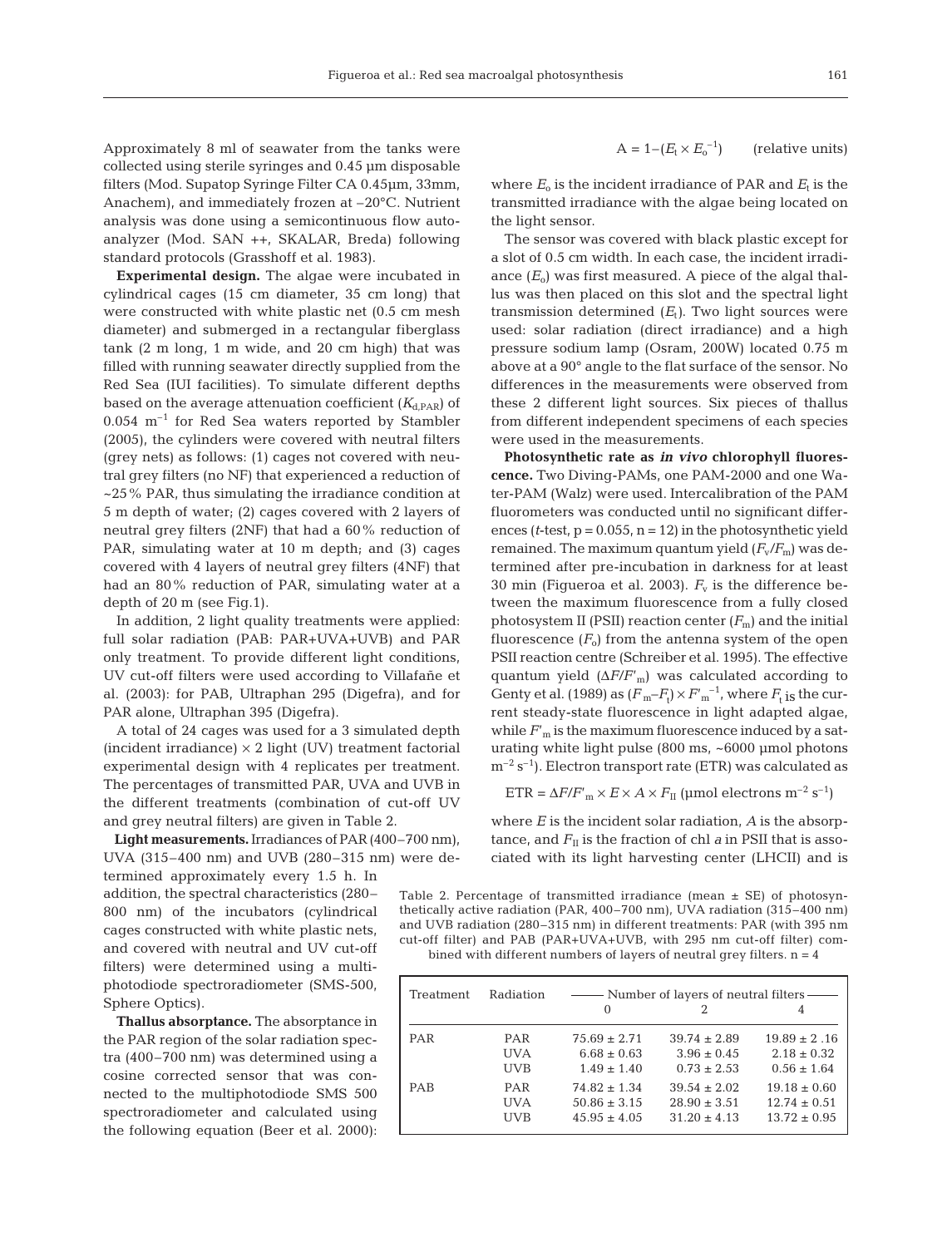related to the absorbed quanta of PSII (400–700 nm). Values for  $F_{II}$  were taken from Grzymski et al. (1997), namely 0.5 for Chlorophyta, 0.15 for Rhodophyta and 0.8 for Phaeophyta.  $F_v/F_{m}$ , ETR and thallus absorptance were determined at different time courses: 2 and 5 d after algal harvesting (3 and 6 April respectively).

**Statistical analysis.** Hierarchical ANOVA was carried out to test for differences in mean  $F_v/F_m$  after subjecting the algae to 6 combinations of 3 levels of incoming PAR (simulating 3 depths, Factor 1: neutral filter '*N*'*)* and 2 UV treatments (Factor 2: UV), as explained above. A third factor, hourly irradiance, (*t*i, with time *t* being Factor 3), was also included in the analysis, since different algal samples were taken at different times during the daily cycle. On 3 April, between 2 to 12 replicate data taken at 9:00, 11:00, 13:00, 15:00 and 17:00 h were used in the ANOVA. Between 5 to 11 replicate data per cylinder taken at 12:00, 14:00 and



Fig. 1. Relative spectral characteristics of the chambers (cylindrical cages constructed of plastic net) used in the experiments. Spectral characteristics are expressed as percentages of spectral irradiance of the sun at noontime with (a) PAR treatment transmitting only photosynthetically active radiation (PAR,  $\lambda = 400 - 700$  nm), and (b) PAB treatment transmitting PAR, UVA (315–400 nm) and UVB (295–315 nm). Different layers of neutral filters (grey nets) were used to simulate the PAR irradiance at different depths: no neutral filters (no NF, 5 m depth), 2 layers (2NF, 10 m depth) and 4 layers (4NF, 20 m depth)

18:00 h were analyzed for the 6 April data (replicates for the full design are available from the first author). Minor variations in environmental conditions between different cylinders may, to some extent, affect the response of the algae. To test for this effect, 2 cylinders per combination of treatments were grouped as a set, and cylinder (nested in the neutral filter  $\times$  UV interaction) was included as an additional factor in the ANOVA. In the case of *Ulva lactuca*, since algae from the aquaculture facilities were compared to field collected individuals, an additional factor (origin, *O)* was crossed with those mentioned above and included in the analyses. Cochran's test was used to test for heterogeneity of variances (Underwood 1997). All tests were done with SPSS 14.0 for Windows.

#### **RESULTS**

#### **Hourly irradiance**

The hourly irradiances were slightly higher on 3 April (2 d after the start of the experiment or algal harvesting) than on 6 April 2008 (5 d after) (data not shown). The maximum irradiance reached at around 14:00 h (local time) was  $\sim$ 1660 µmol m<sup>-2</sup> s<sup>-1</sup> of PAR, 41 W m<sup>-2</sup> of UVA and 1.2 W m<sup>-2</sup> of UVB. The UV/PAR ratios ranged from 0.08 to 0.14 (maximum values in the afternoon). The average ratio of UVB/UVA was 0.028. The irradiance close to the thalli was reduced compared to the incident solar irradiance due to light absorption by the vessels and filters used (Fig. 1, Table 2).

#### **Maximum quantum yield**  $(F_v/F_m)$

For *Hypnea spinella*, the  $F_v/F_m$  decreased at noon. This was especially clear at the highest irradiance treatment (no NF, Fig. 2). After 2 d of incubation (on 3 April, with no NF), the percentage of decrease  $(\%D)$  was 2 times higher in PAR than in PAB. However, with 2NF, the reverse was recorded and no differences were observed with 4NF. After 5 d (on 6 April), %D was 2.2 times higher in PAB than in PAR with no NF. The percentage of recovery (%R,  $F_v/F_m$  values in the afternoon compared to morning values), was generally higher under PAB than under PAR except with 2NF. Full recovery was reached in all treatments except under 2NF.

When considering the whole data set, no significant differences were found between PAR and PAB treatments after 2 d (UV treatment alone:  $F_{1,6} = 0.02$ , p = 0.882;  $p > 0.05$  for all interaction terms including UV, not shown). Thus, UVR did not produce any further decrease in  $F_v/F_m$  and after 2 d, only the hourly irradiance  $(t_i)$  was significantly different  $(t_i)$  treatment alone: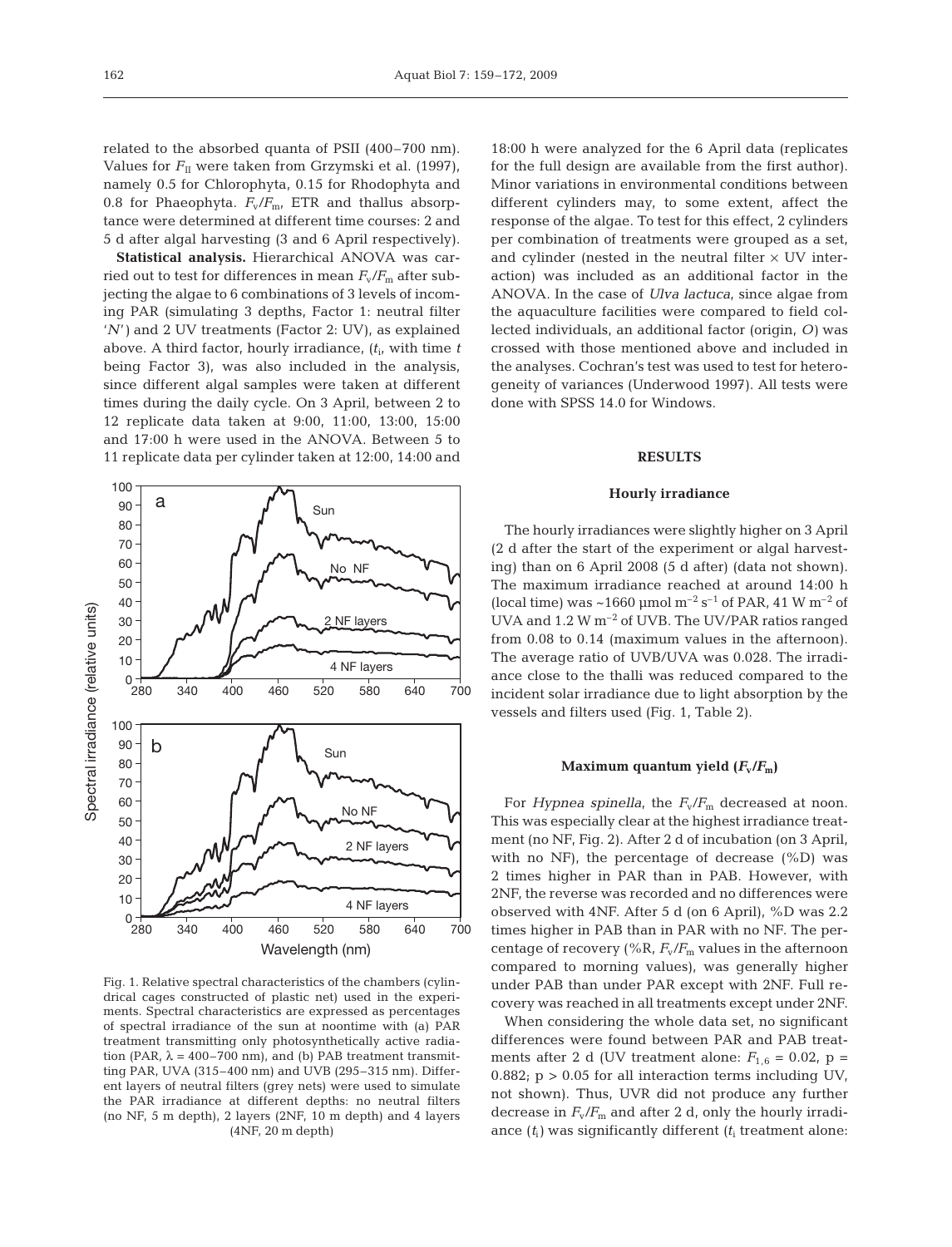

Fig. 2. *Hypnea spinella*. Mean (±SE) daily cycles of maximum quantum yield (*F*v/*F*m) of algae collected from the Red Sea at 3–4 m depth on 1 April 2008.  $F_v/F_m$  was determined after 2 d (3 April 2008) (a,b) and 5 d (6 April 2008) (c,d) of experiments in algae incubated under PAR and PAR+UVA+UVB (PAB) treatments at 3 different solar irradiances which were obtained using neutral filters to simulate the PAR irradiance at different depths: no neutral filters (no NF, 5 m depth,  $\Box$  and  $\cdots$ ), 2 layers (2NF, 10 m depth, O and – – ––) and 4 layers (4NF, 20 m depth, ∆ and —

 $F_{3,18} = 9.63$ ,  $p = 0.001$ ;  $p > 0.05$  for all interaction terms including  $t_i$ , not shown). However, after 5 d, the combination of neutral filters (*N)*, hourly irradiance (*t*i*)* and UV treatments produced significant differences (interaction  $N \times t$ <sub>i</sub>  $\times$  UV:  $F$ <sub>4,12</sub> = 4.25, p = 0.023). Lowering the irradiance by using neutral filters (simulating different depths) further decreased  $F_v/F_m$  through the day, with the decrease being higher under 2NF (10 m depth) than under 4NF (20 m depth). No hourly variation in  $F_{\rm v}/F_{\rm m}$  was observed under 4NF (Fig. 2c,d).  $F_{\rm v}/F_{\rm m}$  decreased significantly at noon and in the presence of UVR after 5 d of exposure (Fig. 2c,d).

For *Sargassum vulgare*, the variations in irradiance due to treatments simulating different depths (layers of neutral filter), different times during the day, and the combined UV treatments produced differences in  $F_v/F_m$ (Fig. 3). Algae incubated at the highest irradiance (no NF) exhibited the lowest  $F_v/F_m$  values (Fig. 3). After 5 d, the neutral filter  $(N) \times$  hourly irradiance  $(t_i) \times UV$ interaction was significant  $(F_{4,12} = 4.62, p = 0.017)$ . This contrasts with the results after 2 d of exposure  $(N \times t_i \times$ UV interaction:  $F_{8,24} = 1.03$ ,  $p = 0.442$ ) where only the interaction term  $N \times t$ <sub>i</sub> was significant ( $F_{8,24} = 2.99$ , p = 0.018). UVR did not produce any additive major effect on  $F_v/F_m$  although significant differences were observed due to interaction with other variables after 5 d. After 2 d under the no NF treatment,  $F_v/F_m$  was only slightly lower under PAB than under PAR. This trend was reversed with the reduction of incident light using the neutral filters, i.e. the presence of UV slightly reduced the lowering of  $F_v/F_m$  when compared to that under PAR only (Fig. 3). After 5 d of exposure,  $F_v/F_m$ was higher in the PAB than in the PAR treatments.  $F_{\rm v}/F_{\rm m}$  was also only higher after 5 d than after 2 d of incubation under no NF (Fig. 3). %D was higher after 2 d than after 5 d of exposure. After 2 d, %D was ~1.4 times higher in the no NF and 2NF treatments under PAR and PAB respectively. However, no clear differences in the no NF and 2NF treatments were observed between the PAR and PAB treatments after 5 d. Despite its decrease at noon,  $F_v/F_m$  increased again in the afternoon, reaching similar or higher values than those recorded in the morning (% $R > 100\%$ ).

For *Ulva lactuca* collected from the Red Sea, the variations in irradiance due to treatments simulating different depths (layers of neutral filters *N)*, hourly irradiance  $(t_i)$  throughout the dayand the combined UV and simulated depth treatments produced significant differences in  $F_v/F_m$  (Fig. 4). No or only minor variations in *F*v/*F*<sup>m</sup> between 2NF and 4NF (simulating 10 and 20 m depths respectively) were observed (Fig. 4), whereas a clear decrease in  $F_v/F_m$  at noon was recorded with no NF (simulating 5 m depth) mainly after 5 d of the experiment (Fig.4;  $N \times t_1$  interactions:  $F_{8,48} = 4.47$ ,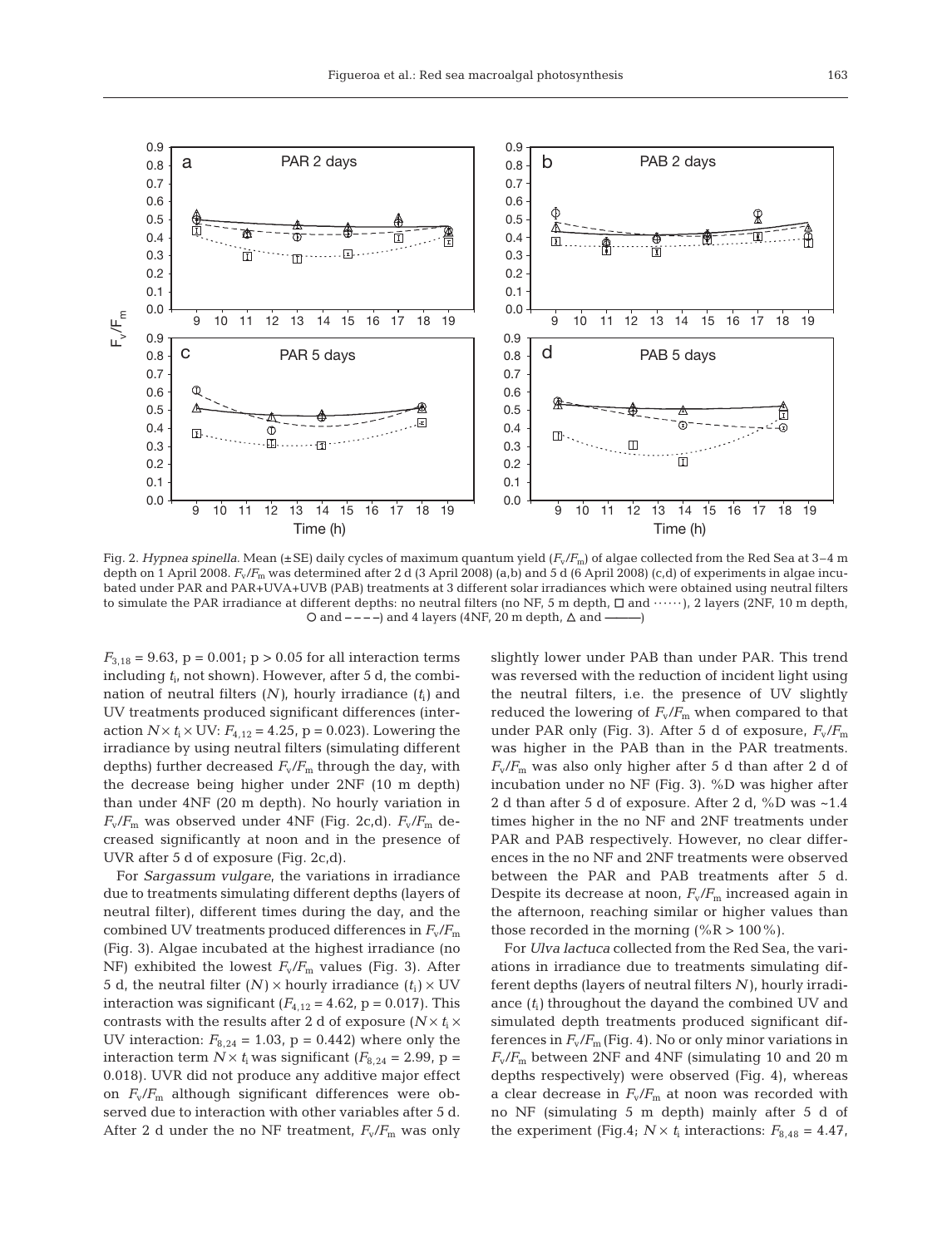

Fig. 3. *Sargassum vulgare*. Mean (±SE) daily cycles of maximum quantum yield ( $F_v/F_m$ ) of algae collected from the Red Sea at 2–3 m depth on 1 April 2008. *F*v/*F*<sup>m</sup> was determined after 2 d (3 April 2008) (a,b) and 5 d (6 April 2008) (c,d) of experiments in algae incubated under PAR and PAR+UVA+UVB (PAB) treatments at 3 different solar irradiances which were obtained using neutral filters to simulate the PAR irradiance at different depths: no neutral filters (no NF, 5 m depth,  $\Box$  and ······), 2 layers (2NF, 10 m depth,  $\circ$  and  $---$ ) and 4 layers (4NF, 20 m depth,  $\triangle$  and  $-$ 



Fig. 4. *Ulva lactuca*. Mean (±SE) daily cycles of maximum quantum yield (*F*v/*F*m) of algae collected from the Red Sea at 1–2 m depth on 1 April 2008.  $F_v/F_m$  was determined after 2 d (3 April 2008) (a,b) and 5 d (6 April 2008) (c,d) of experiments in algae incubated under PAR and PAR+UVA+UVB (PAB) treatments at 3 different solar irradiances which were obtained using neutral filters to simulate the PAR irradiance at different depths: no neutral filters (no NF, 5 m depth,  $\Box$  and  $\cdots$ ), 2 layers (2NF, 10 m depth, O and – – ––) and 4 layers (4NF, 20 m depth, ∆ and ———)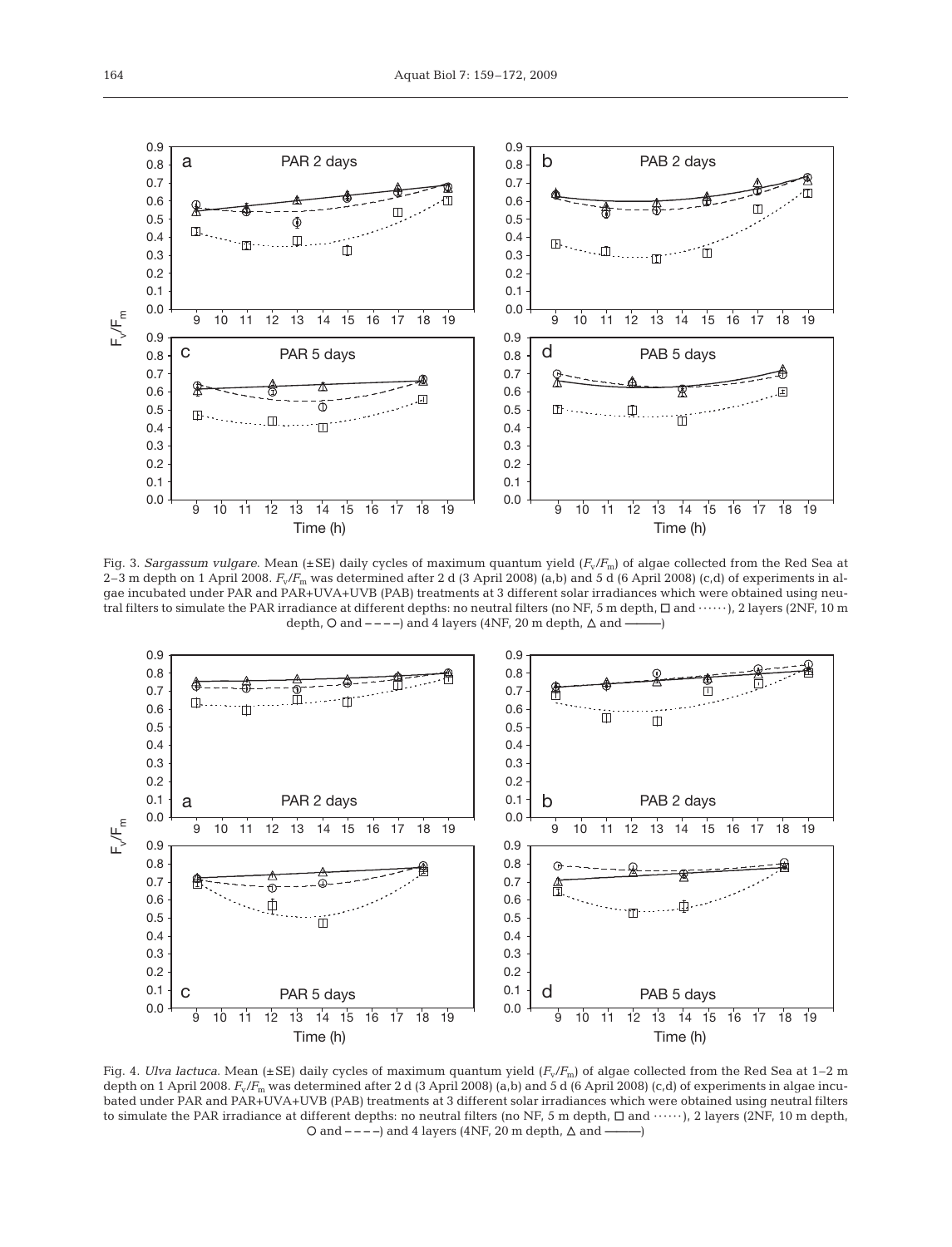$p = 0.001$ , 3 April;  $F_{4,24} = 6.06$ ,  $p = 0.002$ , 6 April). This decrease was greater after 5 d than after 2 d of exposure (Fig. 4). %D increased ~4.8 times from 2 to 5 d of exposure with no NF under the PAR treatment. After 2 d, %D was higher in PAB than in PAR. This trend was, however, reversed after 5 d. No decrease or very low %D was observed with 2NF and 4NF. Full recovery of  $F_v/F_m$  values was observed in all treatments.

After 2 d of incubation, the decrease in  $F_v/F_m$  due to the irradiance treatment was greater in *Ulva lactuca* collected from the field than in those cultured under HNS conditions, i.e. different origins (Figs. 4 & 5; interaction  $O \times t_i$ :  $F_{4,48} = 2.99$ ,  $p = 0.028$ ). However, after 5 d of the experiment, a similar level of decrease was exhibited by the field collected algae under PAR treatment, whereas a much greater decrease was observed in the cultured algae when compared to the field collected algae in the presence of UV (PAB treatment) (Fig. 5; interactions  $O \times UV$ :  $F_{1,12} = 6.37$ ,  $p = 0.027$ ;  $O \times t_i$ :  $F_{2,24} = 4.53$ ,  $p = 0.021$ ). %D was higher under PAB than under PAR in both field collected and cultured algae after 2 and 5 d with no NF. Under PAB, %D was 2.6 and 1.6× higher with no NF than with 2NF after 2 and 5 d of exposure respectively. As in the field collected *U. lactuca*, cultured *U. lactuca* showed full recovery of  $F_v/F_m$  values in all treatments.

# **Electron transport rate (ETR)**

Electron transport rates versus time are presented in Figs. 6–9 . The result of statistical analysis is not shown since it is redundant with statistical analysis presented for  $F_{\rm v}/F_{\rm m}$ . In all cases, the differences among light treatments, i.e the effect of neutral filters, were significant.

Electron transport rate in *Hypnea spinella* exhibited hourly variation in response to hourly changes in irradiance (Fig. 6). ETR was higher in algae incubated with no NF, followed by those under 2NF and 4NF. After 2 d of incubation under the PAR treatment (Fig.6a), a 47% reduction in PAR irradiance under 2NF, compared to the no NF treatment, resulted in a 1.6-fold decrease in ETR with respect to the maximum ETR. In contrast, a 73% reduction in PAR irradiance under 4NF, compared to the no NF treatment, produced a 4-fold decrease. After 2 d under PAB treatment, the decrease in maximum ETR between the no NF and the 2NF treatments was ~1.85 times, whereas that between the no NF and the 4NF treatments was 3.9 times (Fig. 6b). After 2 d, maximum ETR was higher under PAB than under PAR at noon in the no NF treatment, whereas no differences were found in both 2NF and 4NF treatments (Fig. 6a,b). However, after 5 d of the experiment, no differences in ETR among PAR and PAB treatments were found (Fig. 6c,d).



Fig. 5. *Ulva lactuca*. Mean (±SE) daily cycles of maximum quantum yield (*F*v/*F*m) of algae cultured under high nutrient supply condition (HNS) with fishpond effluents.  $F_v/F_m$  was determined after 2 d (3 April 2008) (a,b) and 5 d (6 April 2008) (c,d) of experiments in algae incubated under PAR and PAR+UVA+UVB (PAB) treatments at 3 different solar irradiances which were obtained using neutral filters to simulate the PAR irradiance at different depths: no neutral filters (no NF, 5 m depth,  $\Box$  and  $\cdots$ ), 2 layers (2NF, 10 m depth,  $\circ$  and  $\circ$  – – –) and 4 layers (4NF, 20 m depth,  $\triangle$  and —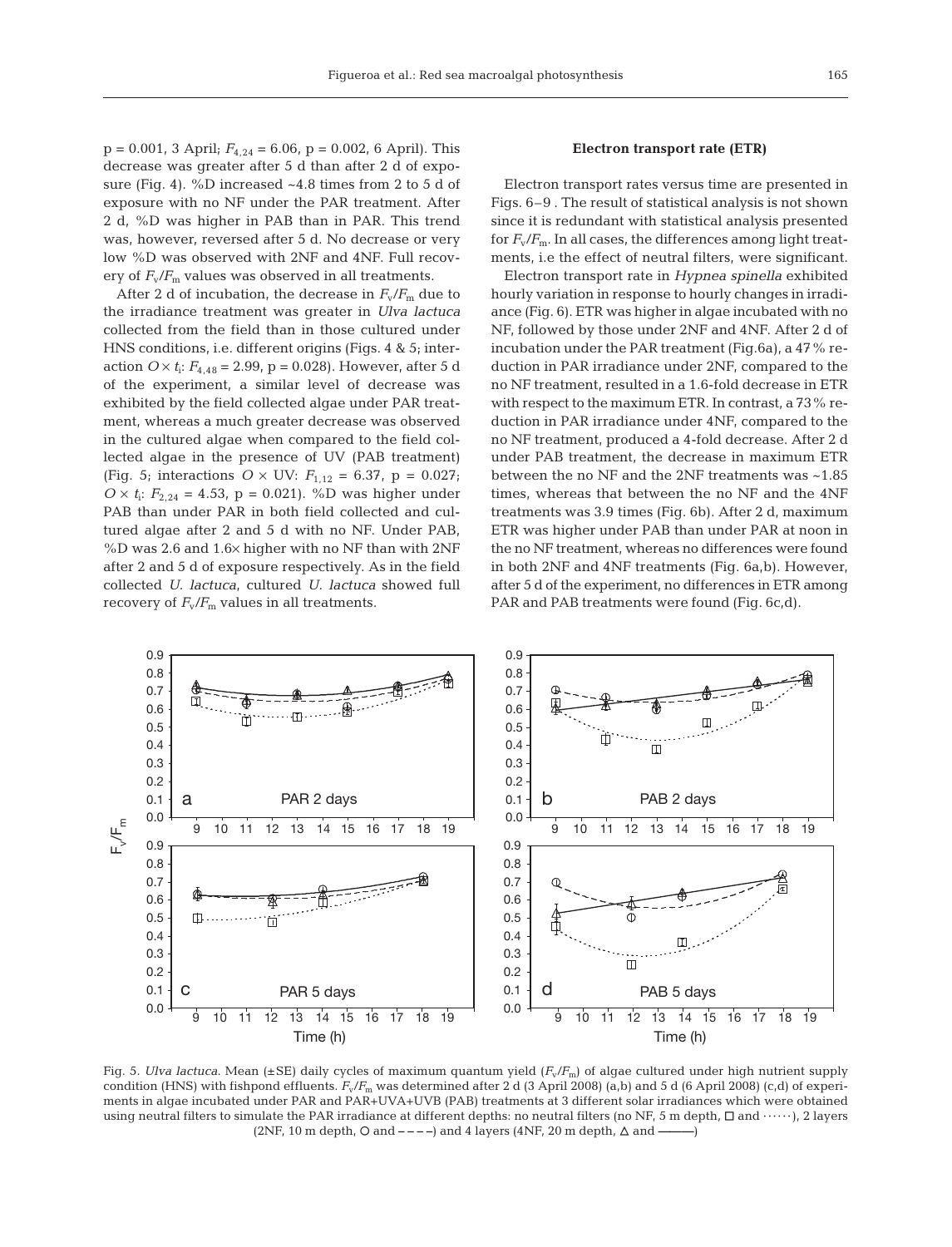

Fig. 6. *Hypnea spinella*. Mean (±SE) electron transport rate (ETR) versus time for algae collected from the Red Sea at 3–4 m depth on 1 April 2008. ETR was determined after 2 d (3 April) (a,b) and 5 d (6 April) (c,d) of the experiment in algae incubated under PAR and PAB (PAR+UVA+UVB) treatments at 3 different solar irradiances which were obtained using neutral filters to simulate the PAR irradiance at different depths: no neutral filters (no NF, 5 m depth,  $\Box$  and  $\cdots$ ), 2 layers (2NF, 10 m depth,  $\Diamond$  and  $---$ ) and 4 layers (4NF, 20 m depth,  $\Delta$  and  $-$ 

ETRs through the day in *Sargassum vulgare* were similar with no NF and with 2 NF, both under PAR or PAB treatments (Fig. 7). Maximum ETR was higher after 5 than after 2 d under PAB treatment. UVR after 5 d of incubation elicited an increase in ETR with no NF or with 2NF (Fig. 7d). Maximum ETR after 2 d was ~3.5 times higher with no NF than with 4NF under PAR treatment, whereas it was ~2.6 times higher under PAB treatment. After 5 d, maximum ETR was ~2.8 times higher with no NF than with 4NF under both PAR and PAB treatments.

For *Ulva lactuca* collected from the field, ETR was ~2 times higher after 2 than after 5 d of treatment. While UVR reduced the maximum ETR after 2 d compared to PAR, no differences were eventually found among treatments after 5 d of exposure (Fig. 8). After 2 d, maximum ETR with no NF under PAR treatment was 2 and 4 times higher than that with 2NF and 4NF respectively. In comparison, after 5 d under PAB treatment, maximum ETR with no NF was only 1.1 and 3.3 times higher than that with 2NF and 4NF respectively (Fig. 8). However, minor differences were found among the irradiance treatments after 5 d of incubation, i.e. under the PAR treatment, the maximum ETR with no NF was 2.5 times higher than that with 4NF, whereas under the PAB treatment, the maximum ETR with no NF was only 2 times higher than that with 4NF.

ETRs of cultured *Ulva lactuca* after 2 d of the experiment were higher under PAR than under PAB, particularly with no NF (Fig. 9). As in field collected *U. lactuca*, the ETR of cultured *U. lactuca* was higher after 2 d than after 5 d of exposure, although the differences were not as high. After 2 d under the PAR treatment, the maximum ETR with no NF was 1.6 and 4 times higher than that with 2NF and 4NF respectively. After 2 d under the PAB treatment, the corresponding factors were 1.4 and 4.3 times respectively. After 5 d under both PAR and PAB treatments, maximum ETR with no NF was 1.5 and 4 times higher than that with 2NF and 4NF respectively (Fig. 9).

ETR values were highest in cultured *Ulva lactuca* (Fig. 9), followed by those in field collected algae in the following order: *U. lactuca*, (Fig. 8), *Sargassum vulgare* (Fig. 7) and *Hypnea spinella* (Fig. 6).

#### **Thallus absorptance**

The absorptances of different algal thalli at 400– 700 nm (in relation to photosynthetic pigments) are presented in Table 3. Thallus absorptance was higher (p < 0.046) in *Sargassum vulgare* and *Ulva lactuca* than in *Hypnea spinella*. After 5 d of incubation (6 April), the absorptance of *U. lactuca* decreased. For *H. spin-*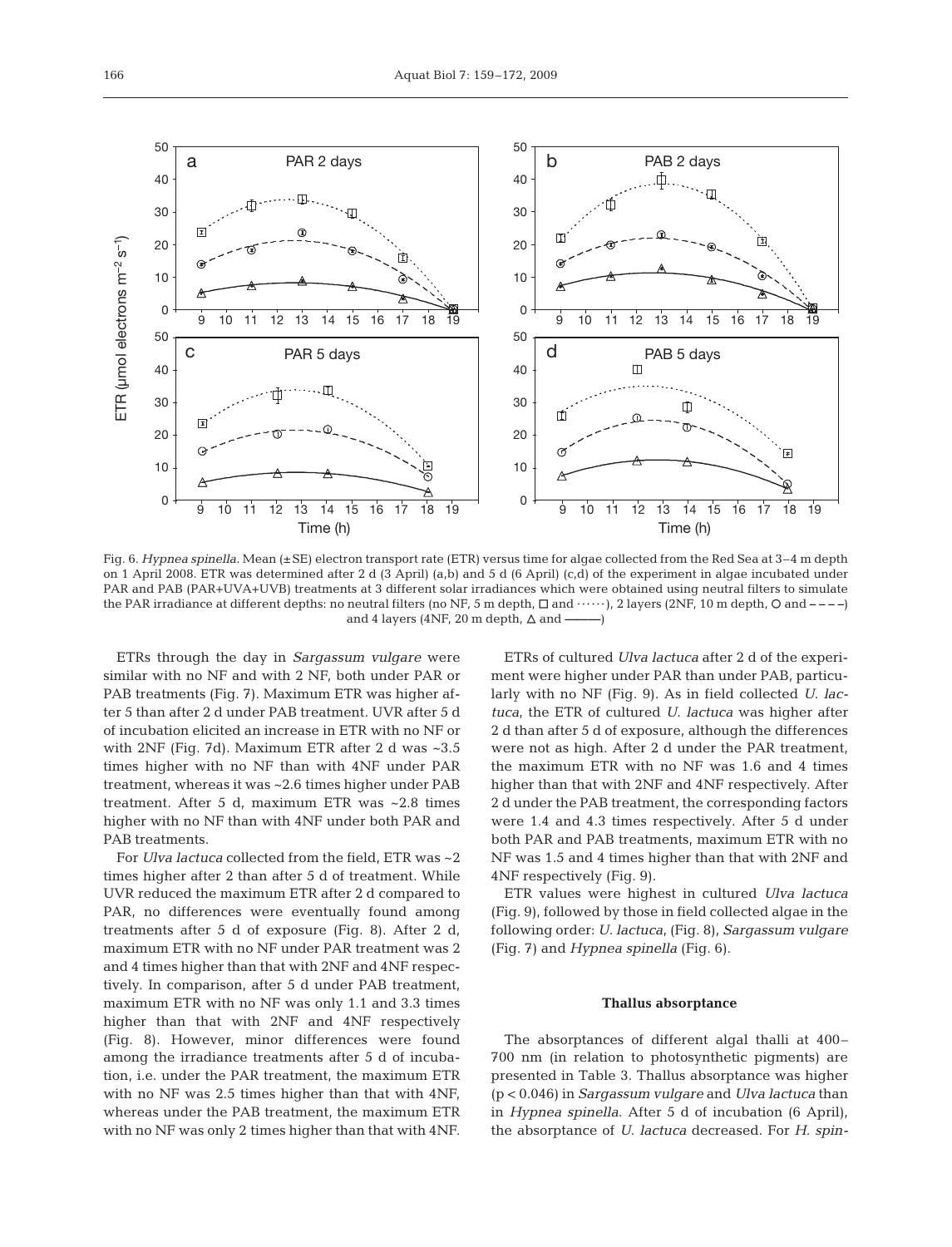

Fig. 7. *Sargassum vulgare*. Mean (±SE) electron transport rate (ETR) versus time for algae collected from the Red Sea at 2–3 m depth on 1 April 2008. ETR was determined after 2 d (3 April) (a,b) and 5 d (6 April) (c,d) of the experiment in algae incubated under PAR and PAB (PAR+UVA+UVB) treatments at 3 different solar irradiances which were obtained using neutral filters to simulate the PAR irradiance at different depths: no neutral filters (no NF, 5 m depth,  $\Box$  and  $\cdots$ ), 2 layers (2NF, 10 m depth, O and – – ––) and 4 layers (4NF, 20 m depth, ∆ and –——–)



Fig. 8. *Ulva lactuca*. Mean (±SE) electron transport rate (ETR) versus time for algae collected from the Red Sea at 1–2 m depth on 1 April 2008. ETR was determined after 2 d (3 April) (a,b) and 5 d (6 April) (c,d) of the experiment in algae incubated under PAR and PAB (PAR+UVA+UVB) treatments at 3 different solar irradiances which were obtained using neutral filters to simulate the PAR irradiance at different depths: no neutral filters (no NF, 5 m depth,  $\Box$  and ······), 2 layers (2NF, 10 m depth,  $\Box$  and ----) and 4 layers (4NF, 20 m depth,  $\triangle$  and  $\longrightarrow$ )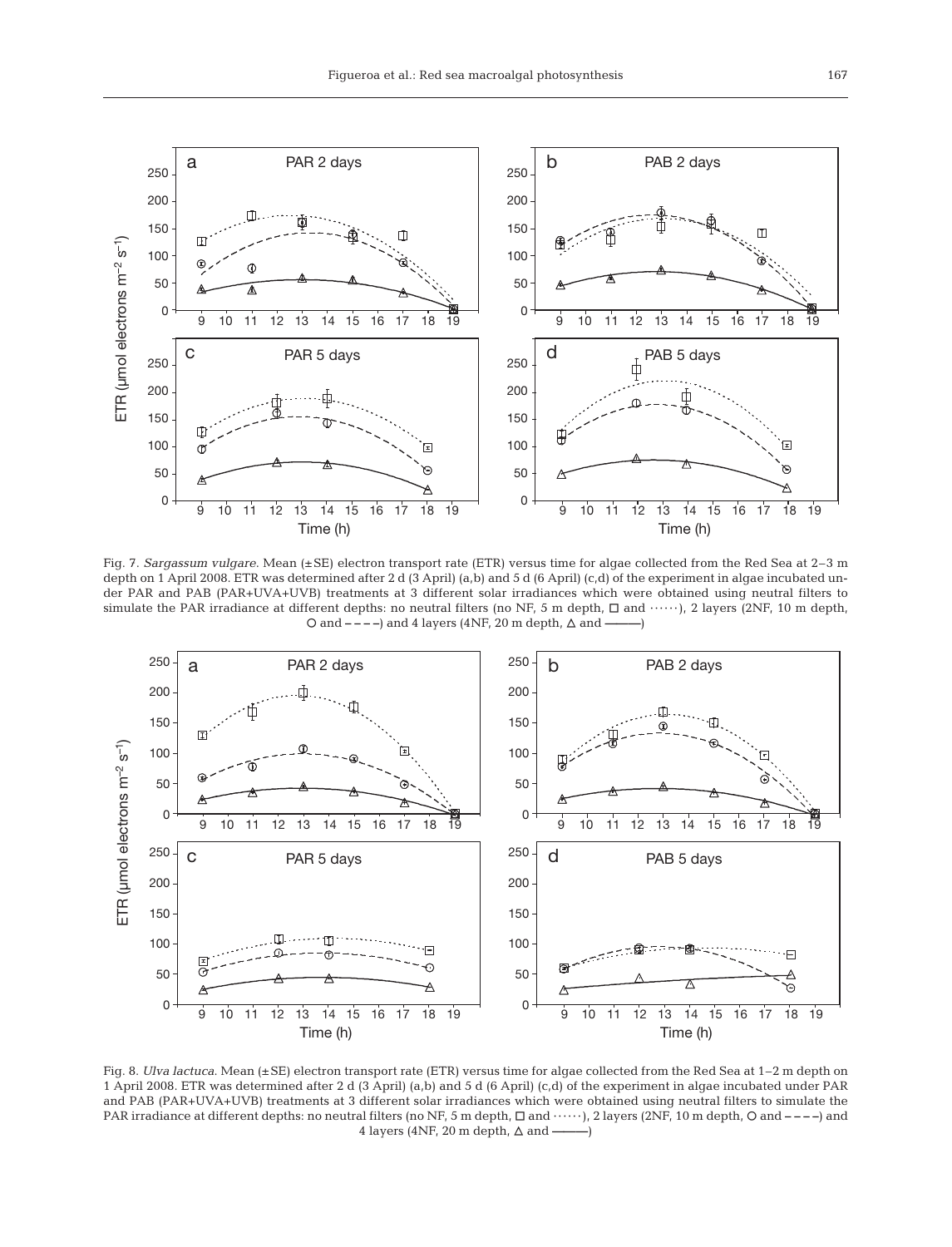

Fig. 9. *Ulva lactuca*. Mean (±SE) electron transport rate (ETR) versus time for algae cultured under high nutrient supply (HNS) condition with fishpond effluents. ETR was determined after 2 d (3 April) (a,b) and 5 d (6 April) (c,d) of the experiment in algae incubated under PAR and PAB (PAR+UVA+UVB) treatments at 3 different solar irradiances which were obtained using neutral filters to simulate the PAR irradiance at different depths: no neutral filters (no NF, 5 m depth,  $\Box$  and  $\cdots$ ), 2 layers (2NF, 10 m depth,  $\circ$  and  $\circ$  – – ––) and 4 layers (4NF, 20 m depth,  $\triangle$  and –

*ella*, thallus absorptance increased after 2 d of incubation under the 2NF and 4NF treatments (Table 3). For *S. vulgare*, no differences in thallus absorptance under PAR or PAB were found, except under PAB after 5 d of incubation with no NF ( $p < 0.045$ ). Under this treatment, the thallus absorptance decreased when compared to that under the PAB treatment after 2 d of incubation. Both at the initial time and after 2 d of the experiment, the thallus absorptances of *U. lactuca* collected from the field were slightly lower than those of cultured *U. lactuca* under HNS conditions (Table 3). After 2 d of incubation, the thallus absorptances of *U. lactuca* collected from the field did not show any differences under either PAR or PAB treatments, as was also observed for cultured *U. lactuca.* However, after 5 d of incubation, the thallus absorptances of field collected *U. lactuca* decreased under the no NF and 2NF treatments. This decrease (comparing data for 3 and 6 April) was greater than that in cultured *U. lactuca* (Table 3). NeverTable 3. *Hypnea spinella*, *Sargassum vulgare* and *Ulva lactuca*. Absorptance (mean ± SE) at 400–700 nm for thalli collected in the Red Sea and of *U. lactuca* cultured under high nutrient supply (HNS) conditions with fishpond effluents. Measurements were taken at the initial time (1 April 2008) and after 2 d (3 April 2008) and 5 d (6 April 2008) of incubation under PAR (400–700 nm) or full solar radiation (PAB: PAR+UVA+UVB) with incident irradiance being reduced by using neutral filters (grey nets). No NF: no neutral filters, 2NF: 2 layers and  $4NF: 4 layers. N = 6$ 

| Date and<br>treatment     | H. spinella<br>field | S. vulgare<br>field | ——— U. lactuca-<br>field | culture, HNS     |
|---------------------------|----------------------|---------------------|--------------------------|------------------|
| 1 April 2008<br>(initial) | $0.59 \pm 0.072$     | $0.77 \pm 0.091$    | $0.75 \pm 0.081$         | $0.78 \pm 0.068$ |
| 3 April 2008, PAR         |                      |                     |                          |                  |
| No NF                     | $0.66 \pm 0.072$     | $0.85 \pm 0.074$    | $0.76 \pm 0.110$         | $0.79 \pm 0.091$ |
| 2NF                       | $0.69 \pm 0.081$     | $0.86 \pm 0.101$    | $0.67 \pm 0.120$         | $0.74 \pm 0.097$ |
| 4NF                       | $0.63 \pm 0.061$     | $0.88 \pm 0.092$    | $0.72 \pm 0.112$         | $0.79 \pm 0.110$ |
| 3 April 2008, PAB         |                      |                     |                          |                  |
| No NF                     | $0.79 \pm 0.083$     | $0.86 \pm 0.051$    | $0.68 \pm 0.126$         | $0.75 \pm 0.085$ |
| 2NF                       | $0.63 \pm 0.072$     | $0.92 \pm 0.032$    | $0.73 \pm 0.093$         | $0.78 \pm 0.091$ |
| 4NF                       | $0.79 \pm 0.045$     | $0.87 \pm 0.063$    | $0.66 \pm 0.086$         | $0.79 \pm 0.068$ |
| 6 April 2008, PAR         |                      |                     |                          |                  |
| No NF                     | $0.58 \pm 0.168$     | $0.82 \pm 0.021$    | $0.31 + 0.054$           | $0.43 \pm 0.043$ |
| 2NF                       | $0.58 \pm 0.158$     | $0.82 \pm 0.040$    | $0.52 \pm 0.136$         | $0.58 \pm 0.052$ |
| 4NF                       | $0.57 \pm 0.062$     | $0.83 \pm 0.075$    | $0.76 \pm 0.095$         | $0.79 \pm 0.084$ |
| 6 April 2008, PAB         |                      |                     |                          |                  |
| No NF                     | $0.70 \pm 0.196$     | $0.80 \pm 0.018$    | $0.29 \pm 0.033$         | $0.36 \pm 0.051$ |
| 2NF                       | $0.61 \pm 0.041$     | $0.81 \pm 0.015$    | $0.49 \pm 0.045$         | $0.53 \pm 0.089$ |
| 4NF                       | $0.75 \pm 0.062$     | $0.84 \pm 0.094$    | $0.69 \pm 0.067$         | $0.71 \pm 0.052$ |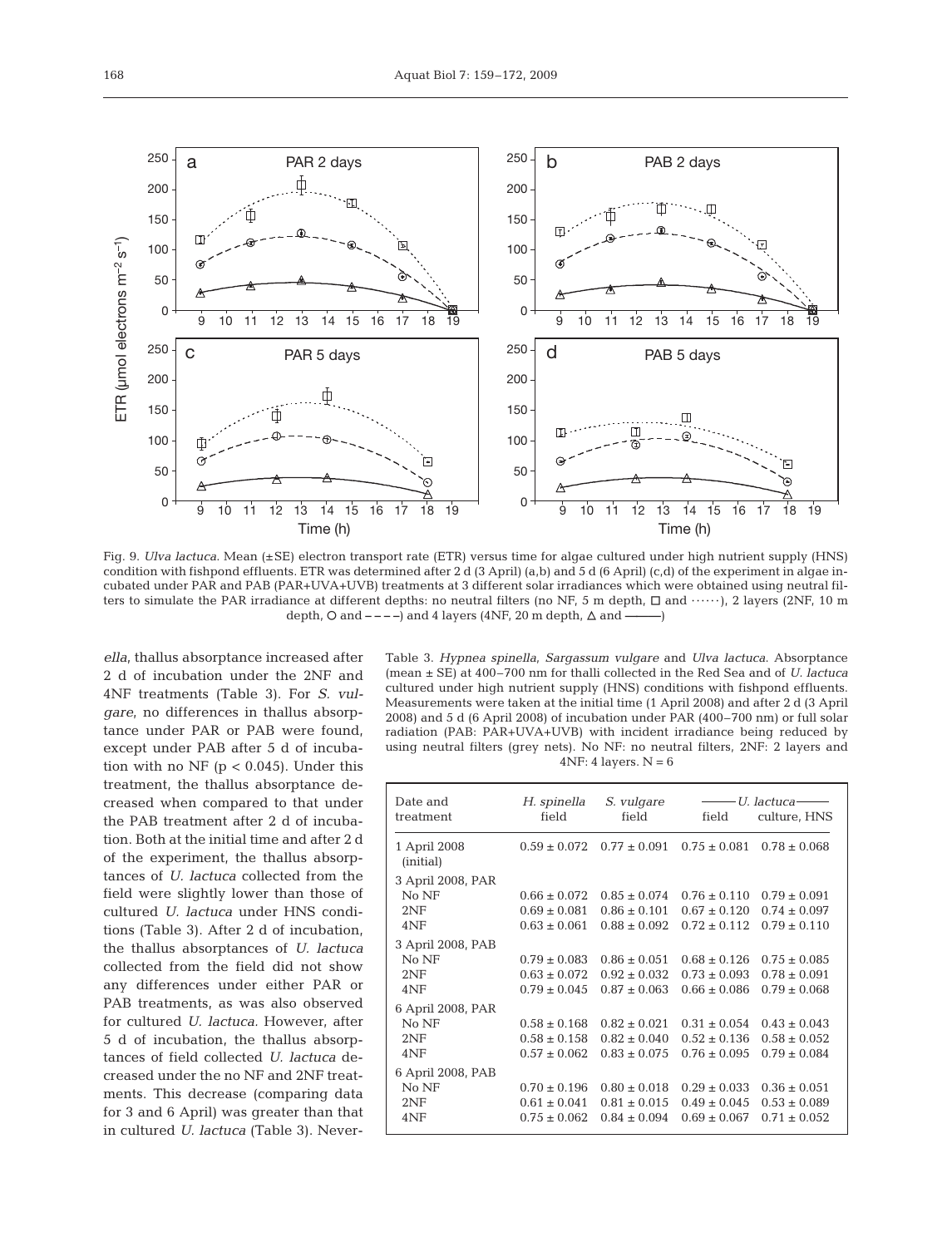theless, after 5 d of the experiment, no differences in thallus absorptances of both field collected and cultured algae were observed between PAR and PAB treatments.

# **DISCUSSION**

#### **Dynamic photoinhibition: effects of PAR and UVR**

Despite the high UV penetration in the Red Sea (Stambler 2005) and incidents of macroalgal blooms attributable to nutrient enrichment with negative effects on corals (Mergener 1981, Genin et al. 1995), only a few studies on photosynthesis and growth of macroalgae from the Red Sea have been conducted. This is in sharp contrast to studies in other major coral reef regions around the world (Lapointe 1997, Bellwood et al. 2004, Smith et al. 2005). The high irradiance and the transparency of shallow waters in the Red Sea intuitively suggest that macroalgae growing there should have developed more efficient photoprotective mechanisms to tolerate light stress than species from other biogeographical regions with less daily integrated irradiance (Lüning 1990). Photoinhibition has been proposed as a strategy for photoprotection against high irradiance (Hanelt 1998). Several studies focusing on the effects of natural UVR on the photosynthetic performance of macroalgae from high exposure environments have revealed that the occurrence of photoinhibition under high solar radiation depends basically on daily changes in the level of irradiance, algal position on the shore, vertical light attenuation, or a combination of all these factors (Figueroa et al. 1997, Flores-Moya et al. 1998).

Maximum quantum yield  $(F_v/F_m)$  and maximum ETR in seaweeds collected from the Red Sea were found to decrease largely due to the combined effects of increased irradiance (PAR) and the presence of UVR. In the present study, photoinhibition in the studied species was greater under the no NF treatment that simulated a 5 m water depth environment, than with 2NF and 4NF that simulated 10 and 20 m water depth environments respectively. The highest sensitivity to irradiance exhibited by *Hypnea spinella* is likely related to its position in the subtidal zone (see below). Deep-water algae and those adapted to shade conditions are inhibited faster when exposed to direct solar radiation (see Häder & Figueroa 1997, Bischof et al. 2006). For *Ulva lactuca* and *Sargassum vulgare*, full recovery was observed, whereas only partial recovery was found in *H. spinella* on 3 April (the second day of the experiment), with increasing recovery on 6 April (the fifth day of the experiment). This indicates that the algae exhibited a certain level of acclimation over a short-term period. Thus, dynamic photoinhibition appears to be active in the species analyzed, consistent with that described for other high exposure macroalgae (Figueroa et al. 1997). Macroalgae show pronounced photoinhibition after various time periods of exposure at high zenith angles to unfiltered, direct solar radiation at the surface (Flores-Moya et al. 1998, Gao & Xu 2008). Even algae from rock pools, which are naturally exposed to extreme solar irradiances, show signs of photoinhibition after extended periods of exposure (Figueroa et al. 1997, Figueroa & Gómez 2001, Bischof et al. 2006).

It may be argued that because the highest level of exposure with no NF in this experiment corresponded to a calculated 5 m water depth environment (according to the  $K_d$  values reported by Stambler 2005), the algae should have received a lower daily integrated irradiance than in their natural environment (which is shallower at only 1–4 m deep); hence, no photoinhibition should have been expected. However, since the algae growing in the experimental tanks were all floating with little movement, rather than attached as they would be in the natural environment, their exposure to irradiance was expected to be higher than what would be estimated from a higher sun exposure of the thallus surface. In addition, increased exposure to irradiance might have also resulted due to the form of the incubator, i.e. a cylinder, that produces the effect of a lens. The irradiance might have also increased due to the high reflection by the white colour of the tank bottom (Villafañe et al. 2003).

Photoinhibition (as  $\%D$  in  $F_v/F_m$  from morning to noon) increased under only the PAR treatment in several species and at different times. In *Sargassum vulgare*, short-term (2 d) photoinhibition was higher than that in the mid term (5 d), indicating a certain degree of acclimation under both PAR and PAB treatments. However, in the cultured *Ulva lactuca*, this temporal pattern was observed under PAR but not under PAB. The level of photoinhibition under the PAB treatment was constant, indicating that UVR may produce an additional stress on the algae. In field collected *U. lactuca*, the level of photoinhibition increased with exposure time. The different capacities for acclimation could be due to the positive effect of nutrient supply on photoprotection (see below). It has been shown that exclusion of UVR resulted in a 10 to 65% increase in photosynthetic quantum yield in algae from the Mediterranean (Jiménez et al. 1998) or a 17 to 46% increase in intertidal algae from southern Chile (Gómez et al. 2004). In the North Sea, however, transplantation experiments did not produce such a high difference in photosynthetic quantum yield between algae exposed to full solar radiation and those exposed to total exclusion of UVR, i.e. only a 15 to 20% increase in photosynthetic quantum yield was found in *Laminaria saccharina* (Hanelt et al. 1997).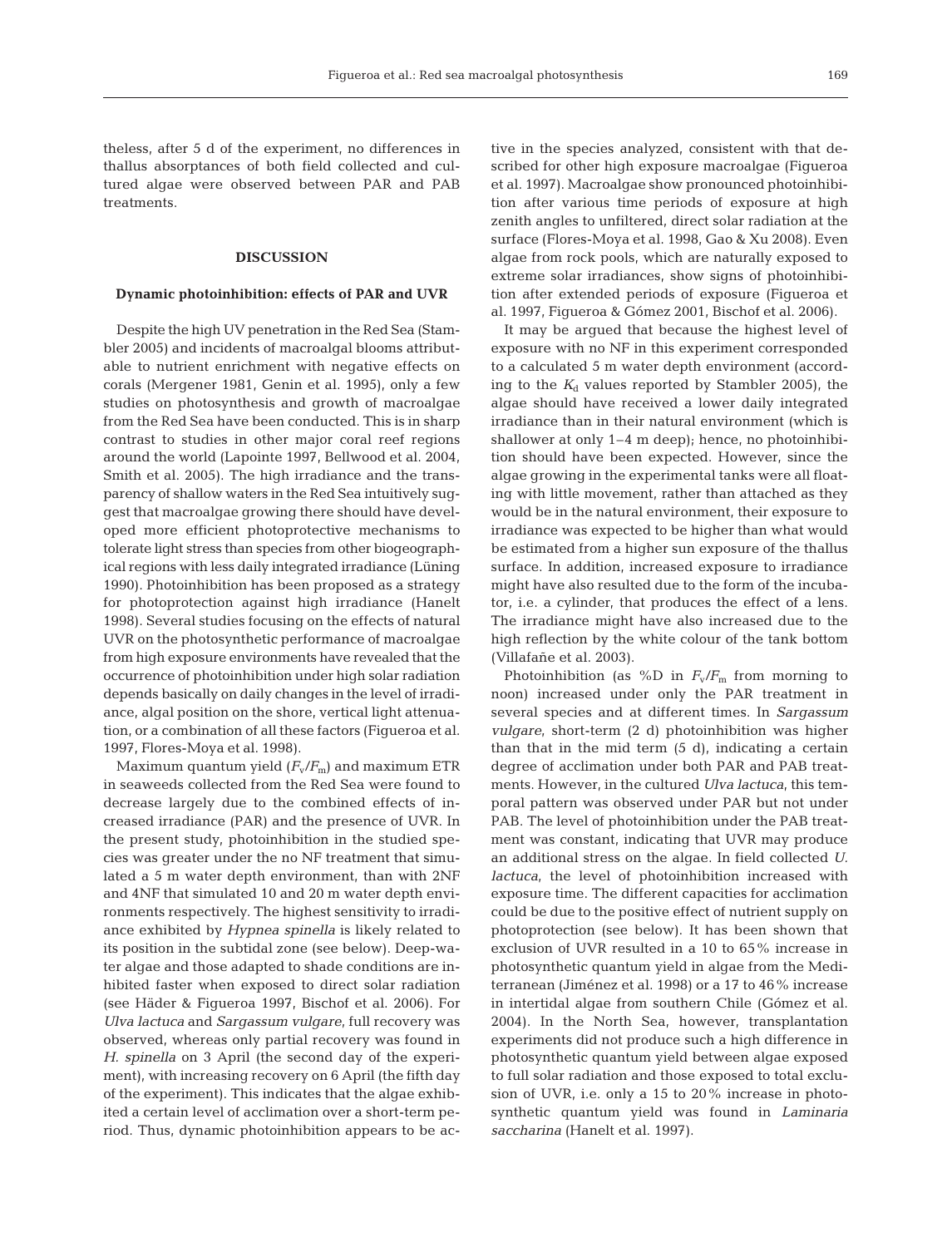Surprisingly, after 2 d of exposure of *Hypnea spinella* to full irradiance (no NF) and after 5 d for field collected *Ulva lactuca*, photoinhibition was lower under PAB than under only PAR. UVB under high PAR irradiance can even have beneficial effects on photobiological processes, e.g. in the brown alga *Dictyota dichotoma* (Flores-Moya et al. 1999), in the green macroalga *Ulva pertusa* (Han & Han 2005) and in several shallow water tropical algae (Hanelt & Roleda 2009). Persistence of the inhibitory effect in the PAR+UVA treatment (absence of UVB) led Flores-Moya et al. (1999) to suggest that UVA radiation exerts the main role in photoinhibition and UVB may be involved both in the impairment and the recovery of photosynthesis. Thus, UVB may not only cause negative effects on photosynthesis, but may also support recovery processes in macrophytes adapted to a high UVR environment in contrast to those growing in habitats with lower natural UVR exposure (Hanelt et al. 2006, Hanelt & Roleda 2009).

#### **Bio-optical properties: thallus absorptance**

The different photosynthetic responses to increasing irradiance or to the presence of UVR may be related to the different bio-optical properties of the algae used. Pigment concentration and composition and thallus thickness and form are the main biological factors that contribute to algal acclimation to the underwater environment (Enríquez et al. 1995). Thallus morphology, thickness and pigmentation strongly determine the light harvesting capacity. The various cell layers, which are characterized by different optical properties, may cause self-shading and light scattering, which in turn result in differential light absorption (Raven & Kübler 2002). In our study, the absorptance was much higher in the branched algae *Hypnea spinella* and *Sargassum vulgare*, compared to that in the laminar, 2 cell layer, field collected *Ulva lactuca*. Pigmentation also varies between species and morphs, and may also be related to the taxonomic group; i.e. accessory pigments such as phycobilins in red algae also contribute to increases in their absorptance. However, photosynthetic capacity (ETR values) and recovery were lower in thick thallus species (e.g. *H. spinella*) than in thin thallus ones (e.g. *U. lactuca*)*.* Johansson & Snoeijs (2002) showed that thinner thalli recovered better after UV treatment than thicker algae. The higher photoprotection in *H. spinella* under PAB than under PAR in the short term (2 d) appears to be related to thallus absorptance since this parameter was higher under PAB than under PAR after 2 d; however, in the mid-term (5 d) exposure, both thallus absorptance and  $F_v/F_m$  decreased with increasing irradiance. The inverse relation between thallus absorptance and photoinhibition, and the effect of UVR have been shown under laboratory conditions in other red algal species such as *Porphyra leucosticta.* Thallus absorptance is a better indicator of acclimation than pigment content since the former integrates the effect of both pigment content and thallus thickness (Aguilera et al. 2008). In this study, photosynthetic capacity was higher in the sheet thallus species *U. lactuca* than in the branched and thicker algae *H. spinella* and *S. vulgare*. This result agrees well with the reported relationship between morphology and primary production among seaweeds (Littler et al. 1983, Enríquez et al. 1995, 1996).

#### **Nutrient conditions and photoprotection capacity**

Low nutrient supply is a limiting factor for seaweed productivity in coral reefs. The frequency of algal blooms on coral reefs has increased in the last several decades, including reefs in the Red Sea (Mergener 1981, Hughes 1994, Bellwood et al. 2004). Smith et al. (2005) reported the filamentous green alga *Cladophora sericea* to be forming ephemeral blooms in coral reefs of Hawaii. Using relative ETR as an indicator of photosynthesis, they demonstrated that these algal samples were nutrient limited. Nutrient limitation has been associated with increased vulnerability to photoinhibition by PAR and UVR in macroalgae (Döhler et al. 1995, Korbee Peinado et al. 2004). Algae in the Red Sea are exposed to low nutrient conditions (Klinker et al. 1978). This could reduce their capacity for photoprotection as nitrogen is needed for the accumulation of UV screening substances such as mycosporine-like amino acids in red algae (Korbee Peinado et al. 2004, Huovinen et al. 2006) and phenolic compounds in brown algae (Pavia & Toth 2000). *Ulva lactuca*, the species that showed the highest recovery and photosynthetic capacity in our experiments, was collected close to the harbour of Eilat, where higher nutrient supply in the water is expected. In comparison, *Hypnea spinella* and *Sargassum vulgare* were collected close to the Interuniversity Institute with lower average concentration of nutrients (Table 1) (Klinker et al. 1978). Not surprisingly, the HNS cultured *U. lactuca* showed the highest photosynthetic capacity (ETR) and highest acclimation through the 5 d exposure period. In addition, the cultured *U. lactuca* also exhibited higher recovery and lower decrease in thallus absorptance than field collected *U. lactuca*. Figueroa et al. (2009) reported both higher photosynthetic and photoprotective capacities against increased UVR and temperature in *U. lactuca* cultured under high rather than under low nutrient conditions.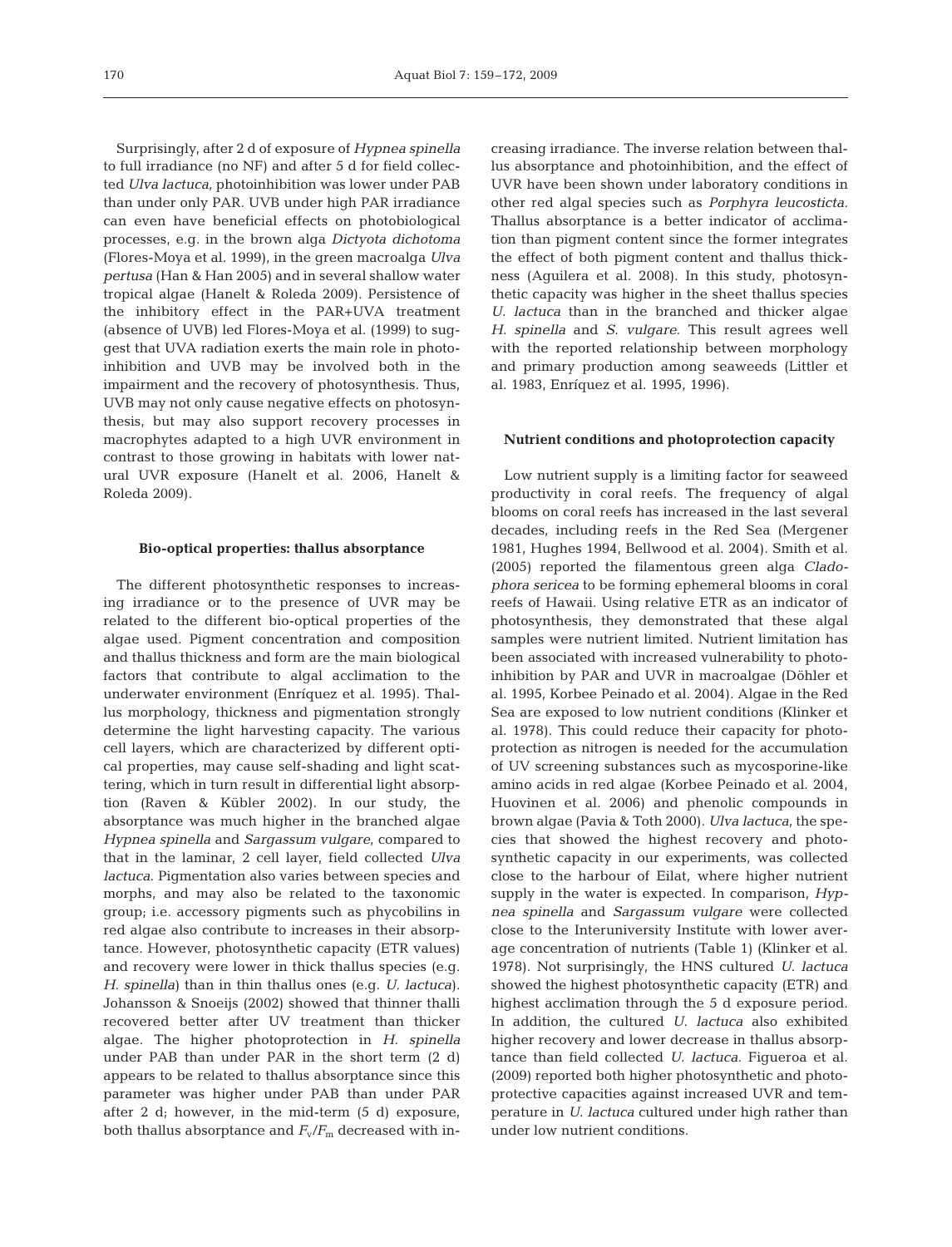# **CONCLUSIONS**

This study shows that the highest ETR values, the smallest decrease in  $F_v/F_m$  at noon (indicator of photoinhibition) and the highest recovery of  $F_v/F_m$  values in the afternoon were all observed in *Ulva lactuca*, which is the species that was collected in shallow water (1–2 m depth). This was followed by *Sargassum vulgare* (2–3 m depth) and *Hypnea spinella* (3–4 m depth). Thus, the capacity for acclimation or resistance to hourly variation in solar radiation appears to be correlated with the depth zonation of the species. This suggests that algae collected in surface waters should exhibit more efficient photoprotective mechanisms. The greater activation of photoprotective mechanisms in *U. lactuca* than in *S. vulgare*, followed by *H. spinella*, also indicates that dynamic photoinhibition and other expected mechanisms such as production of UV screening and antioxidant substances could also be related to the depth zonation (light history) of the species. In addition, although the HNS cultured *U. lactuca* is a shade-grown algae (Figueroa et al. 2009), it exhibited a very high capacity for acclimation to high irradiance (high recovery) and the highest photosynthetic capacity (ETR). This could be largely due to the positive effect of nutrient supply on photoprotection. This baseline information on the ecophysiology of macroalgae in the coral reef regions of the Red Sea could aid our understanding of the dynamics of the reef system, which are essential for the development of management plans and conservation strategies against their further decline.

*Acknowledgements*. We thank the Batsheva de Rothschild Foundation, Bar Ilan University, the Moshe Shilo Center for Marine Biogeochemistry, and the staff of the Interuniversity Institute for funding and logistic support. F.L.F. and B.M. thank the financial support of the Ministry of Science and Technology of Spain (Projects AGL2005-02655, CGL2007- 66095/BOS and CGL2008 05407-C03-01). This research was supported by Research Grant Award No IS-3853-06 from BARD, the United States-Israel Binational Agricultural Research and Development Fund to A.I.. This study was conducted during the 8th International Workshop of the Group for Aquatic Primary Productivity (GAP) and the Batsheva de Rothschild Seminar on Gross and Net Primary Productivity held at the Interuniversity Institute for Marine Sciences, Eilat, Israel in April 2008.

# LITERATURE CITED

- ▶ Aguilera J, Figueroa FL, Häder DP, Jiménez C (2008) Photoinhibition and photosynthetic pigment reorganisation dynamics in light/darkness cycles as photoprotective mechanisms of *Porphyra umbilicalis* against damaging effects of UV radiation. Sci Mar 72:87–97
- ▶ Beer S, Ilan M, Eshel A, Weil A, Brickner I (1998a) Use of amplitude modulated (PAM) fluorometry for *in situ* mea-

surements of photosynthesis in two Red Sea flavoid corals. Mar Biol 131:607–612

- ► Beer S, Vilenkin B, Weil A, Veste M, Susel L, Eshel A (1998b) Measuring photosynthetic rates in seagrasses by pulse amplitude modulated (PAM) fluorometry. Mar Ecol Prog Ser 174:293–300
- ► Beer S, Larsson C, Poryan O, Axelsson L (2000) Photosynthetic rates of *Ulva lactuca* (Chlorophyta) measured by pulse amplitude modulated (PAM) fluorometry. Eur J Phycol 35:69–74
- ► Bellwood DR, Hughes TP, Folke C, Nyström M (2004) Confronting the coral reef crisis. Nature 429:827–833
- ► Bischof K, Gómez I, Molis M, Hanelt D and others (2006) Ultraviolet radiation shapes seaweed communities. Rev Environ Sci Biotechnol 5:141–166
- ► Döhler G, Hagmeier E, David C (1995) Effects of solar and artificial UV radiation on pigments and assimilation of <sup>15</sup>N ammonium and 15N nitrate by macroalgae. J Photochem Photobio B 30:179–187
- ► Enríquez S, Duarte CM, Sand-Jensen K (1995) Patterns in the photosynthetic metabolism of Mediterranean macrophytes. Mar Ecol Prog Ser 119:243–252
	- Enríquez S, Duarte CM, Sand-Jensen K, Nielsen SL (1996) Broad-scale comparison of photosynthetic rates across photoautotrophic organisms. Oecologia 108:197–206
- ► Falkowski PG, Dubinsky Z (1981) Light-shade adaptation of *Stylophora pistillata*, a hermatypic coral from the Gulf of Eilat. Nature 289:172–174
- ► Figueroa FL, Gómez I (2001) Photosynthetic acclimation to solar UV radiation of marine red algae from the warmtemperate coast of southern Spain. A review. J Appl Phycol 13:233–245
- ► Figueroa FL, Salles S, Aguilera J, Jiménez C and others (1997) Effects of solar radiation on photoinhibition and pigmentation in the red alga *Porphyra leucosticta.* Mar Ecol Prog Ser 151:81–90
	- Figueroa FL, Conde-Álvarez R, Gómez I (2003) Relations between electron transport rates determined by pulse amplitude modulated chlorophyll fluorescence and oxygen evolution in macroalgae under different light conditions. Photosyn Res 75:259–275
	- Figueroa FL, Israel A, Neori A, Martínez B, Malta E, Ang P, Inken S, Marquardt R, Korbee N (2009) Effects of nutrient supply on photosynthesis and pigmentation in *Ulva lactuca* (Chlorophyta): responses to short-term stress. Aquat Biol 7:173–183
- ► Flores-Moya A, Gómez I, Viñegla B, Altamirano M and others (1998) Effects of solar radiation on the endemic Mediterranean red alga *Rissoella verruculosa*: photosynthetic performance, pigment content and the activities of enzymes related to nutrient uptake*.* New Phytol 139:673–683
- Flores-Moya A, Hanelt D, Figueroa FL, Altamirano M, ➤ Viñegla B, Salles S (1999) Involvement of solar UV-B radiation in recovery of inhibited photosynthesis in the brown alga *Dictyota dichotoma* (Hudson) Lamoroux. J Photochem Photobio B 49:129–135
- ► Gao K, Xu J (2008) Effects of solar UV radiation on diurnal photosynthetic performance and growth of *Gracilaria lemaneiformis* (Rhodophyta). Eur J Phycol 43:297–307
- ► Genin A, Lazar B, Brenner S (1995) Vertical mixing and coral depth in the Red Sea following the eruption of Mt. Pinatubo. Nature 377:507–510
	- Genty B, Briantais JM, Baker NR (1989) The relation between the quantum yield of photosynthetic electron transport and quenching of chlorophyll fluorescence. Biochim Biophys Acta 990:87–92
	- Godínez-Ortega JL, Snoeeijs P, Robledo D, Freile-Peregrin Y,